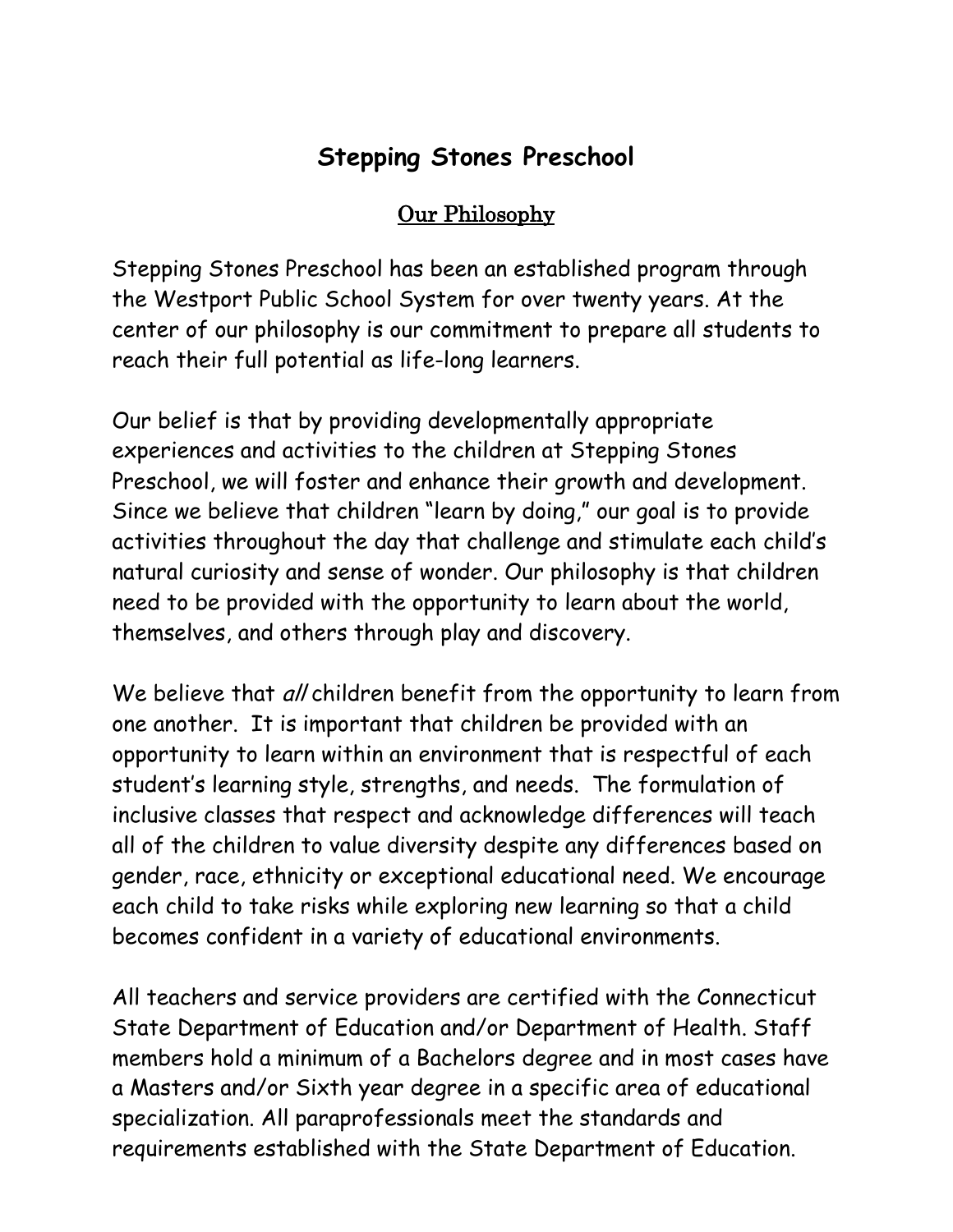When educating a young child, collaboration between home and school is essential to the learning process. We recognize the importance of parents as their children's first teachers, and we work to create successful partnerships with families in a climate of communication and mutual respect. Our program offers diverse opportunities for parent participation, including individual parent-teacher conferences, parent groups and workshops, and classroom experiences, such as guest readers, projects, and celebrations. When teachers and parents work together to nurture children's growth and development, this continuity between home and school enables children to flourish both in and out of the classroom, supporting even the youngest learners to build the confidence and skills to start successfully on the path toward lifelong learning

# Curriculum

Our curriculum is inquiry based and focuses on the interest and discussions generated by our students. We utilize the Early Learning and Development Standards as the basis for our instruction. Problem solving and discovery are essential components to learning. These skills are facilitated and encouraged throughout a child's day. There is a strong emphasis on language, communication, literacy, social and emotional development, physical development and health. As part of the Stepping Stones program, Art, Music, Library and Physical Education



classes are scheduled on a weekly basis. Our curriculum will provide opportunities for students to develop school readiness skills.

Instruction is focused on the prerequisite skills needed to participate at the kindergarten level.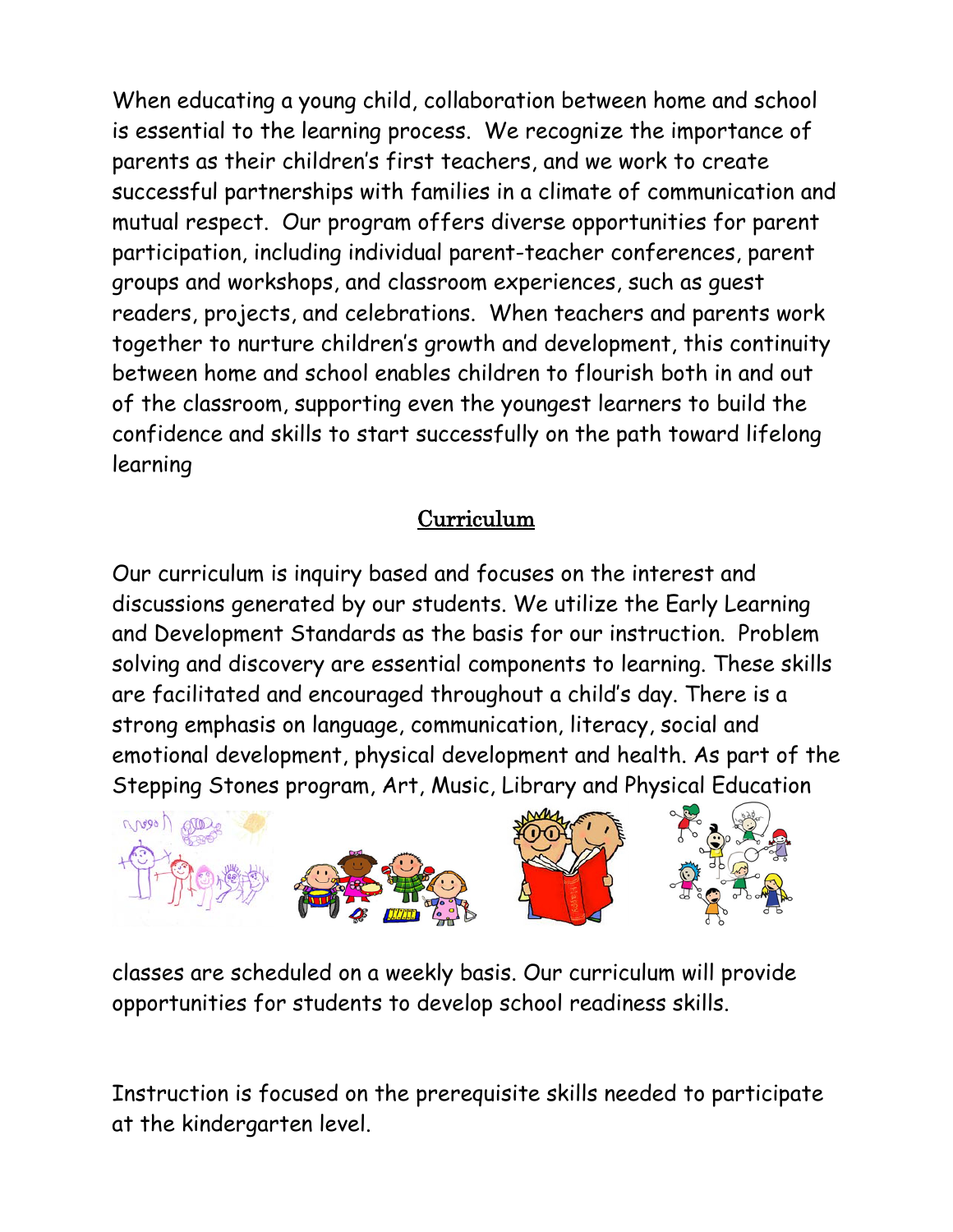Children learn to attend and actively listen to instruction in a group setting, follow verbal directions take turns and inquire. Child-directed exploration and learning is fundamental.

The classrooms are organized into a number of distinct interest areas, each of which teaches certain essential skills. These centers are designed to be engaging and fun for your child.

They include: blocks, dramatic play, sensory tables for exploration of differing textures and consistencies, art activities, table toys and student projects, books and science discovery. Areas are designed to promote child-centered inquiry and engagement with materials and with peers.

# **School Year Calendar**

Stepping Stones Preschool is part of the Westport Public School System and therefore follows the Westport Public School Calendar. Please refer to this calendar for school holidays, vacations and any planned early dismissals.

# **Program Hours**

Stepping Stones holds classes **Monday through Friday.** Drop-Off begins for both the morning and the full day program at **8:45 am in the Coleytown Elementary School Cafeteria**. (Please refer to Drop-Off Procedures

> **Morning Program (First Year Students)** 9:00 am to 12:00 pm

**Full-Day Program (Second Year Students)** 9:00 am to1:45 pm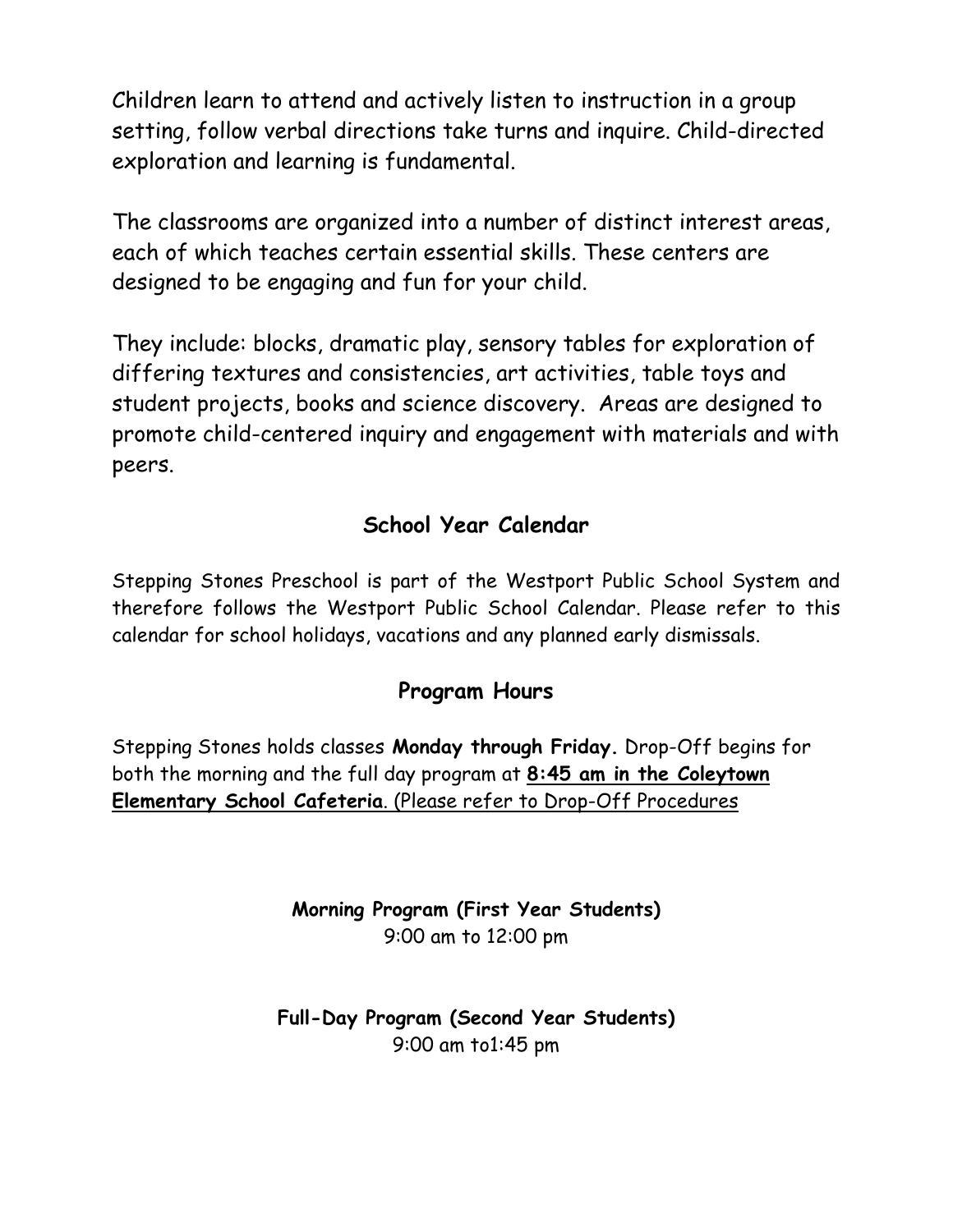

We welcome your participation in your child's educational experience at Stepping Stones. We are located in Coleytown Elementary School and adhere to the security procedures outlined by all of the Westport Public Schools.

We practice Fire and Safety drills throughout the year. We explain the drills in an age appropriate manner to our preschoolers so that they are best prepared.

If you need to come into school to visit, drop-off or pick-up your child, you are required to sign in and out at the main office, at which time you will receive a visitor's sticker. **You will then need to report to the Preschool Office to sign your child in or out.**

You must provide the names, in writing, of anyone who you will be allowing to pick-up your child from school. **Staff is advised not to release any student to an unfamiliar adult. Proper identification will be required in the form of a picture I.D or License.**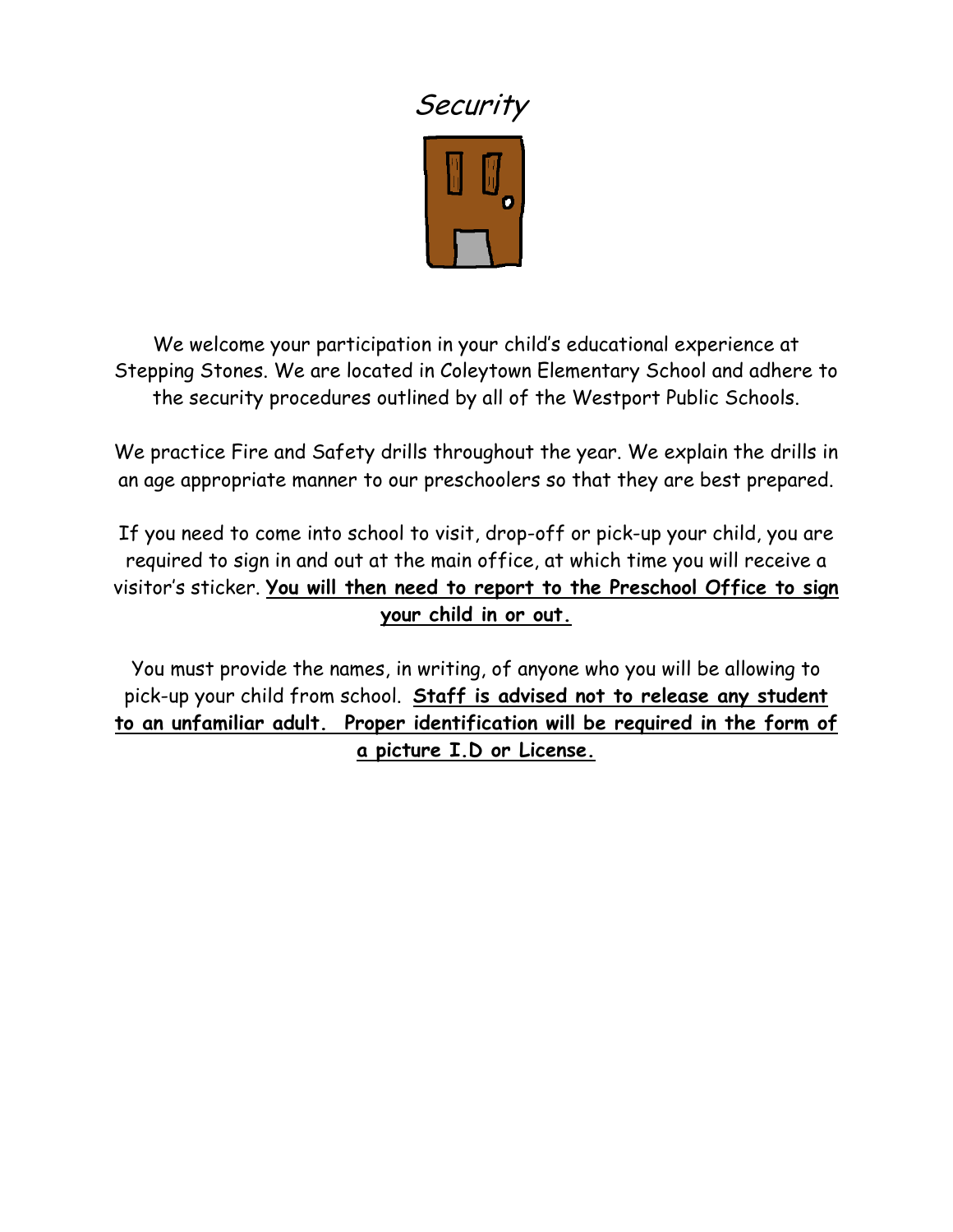## **IMPORTANT REMINDERS**

## **WHAT IF YOUR CHILD WILL BE ABSENT?**

To report that your child is going to be absent from school, please be sure to call the school and leave a message for your child's teacher.

"This is \_\_\_\_\_\_\_\_\_\_\_\_\_\_\_. My child \_\_\_\_\_\_\_\_\_\_\_\_\_\_\_\_\_\_\_\_ will not be in school on \_\_\_\_\_\_\_\_\_\_\_\_\_\_\_\_\_\_\_\_\_." Please leave a brief explanation for the absence. This helps us to monitor the spread of illness.

## **Transportation by Van**

You will need to make two (2) phone calls:

- 1. Inform the transportation provider Dattco 226-4884
- 2. Call and leave a message for the teacher.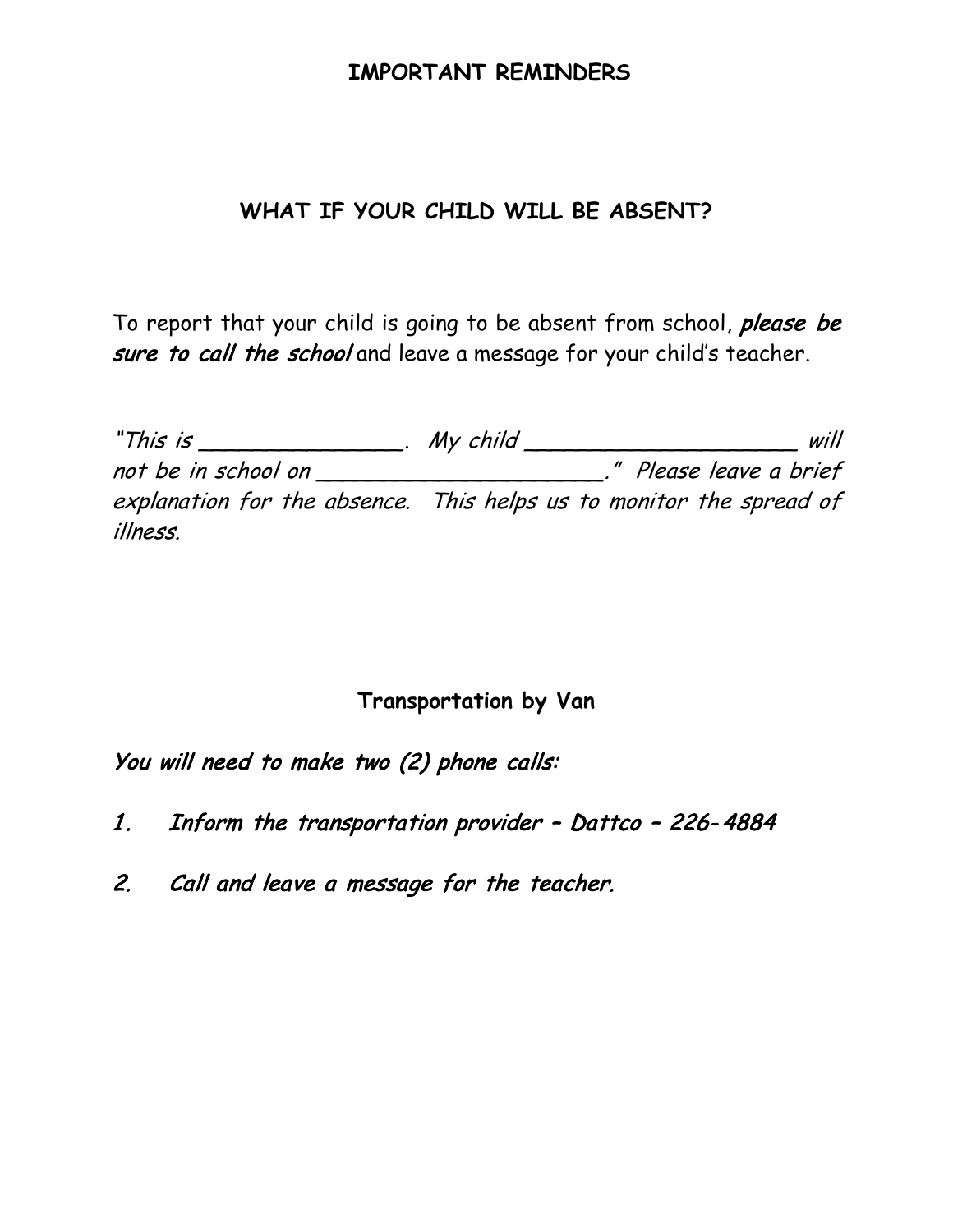# **PROCEDURES FOR INCLEMENT WEATHER, EARLY DISMISSAL OR OTHER EMERGENCIES**

**THE WESTPORT SCHOOL SYSTEM OPERATES A SPECIAL PHONE LINE TO COMMUNICATE INFORMATION ABOUT SCHOOL OPENINGS, CLOSINGS AND OTHER EMERGENCIES. THE SPECIAL PHONE LINE IS ACTIVATED WITH A MESSAGE NO LATER THAN 6:00 A.M. THIS INFORMATION WILL ALSO BE AVAILABLE ON THE DISTRICT WEB SITE www.westport.k12.ct.us**

# **SPECIAL PHONE LINE: 341-1766**

## **ANNOUNCEMENTS FOR EARLY DISMISSAL**

It is the responsibility of parents TO CALL THE SPECIAL PHONE LINE for information in case of a school district decision to close schools early. Parents or previously identified adults are expected to pick-up their children as promptly as is reasonably possible. In cases of students traveling by school van, an adult must be home to receive the student. Please anticipate the possible need for emergency coverage and make appropriate arrangements prior to a weather emergency.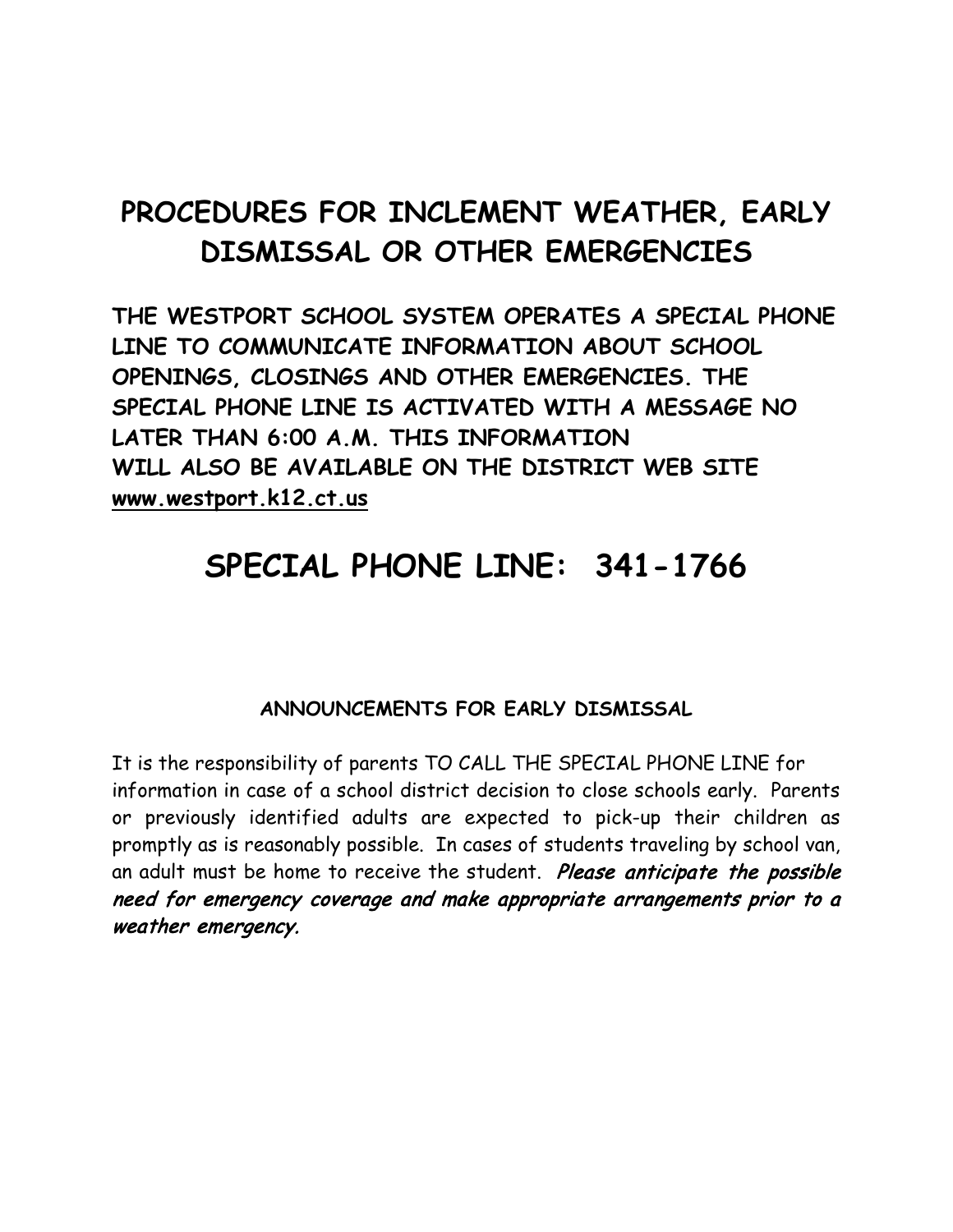# **OTHER IMPORTANT INFORMATION**

#### **Student Belongings**

All personal belongings must be labeled as clearly as possible to avoid lost items.

#### **Snacks**

Snack time provides an opportunity for each child to become skilled in self-help. For example, we encourage pouring and attending to spills.

Your child's teacher may ask you to contribute snacks to share with the children in class. A list will be provided indicating specific types of snack items for parents to choose from, e.g., fruit, vegetables, pretzels, crackers, juice, etc.

It is possible that your child may have classmates who have food allergies. If this occurs, you will be notified of any food restrictions needed to make the classroom as safe an environment as possible for all students.

We stress nutritious snacks and ask that you help us by minimizing "junk foods". Please do not send candy or gum to school.

#### **Dress**

Please dress your child appropriately for the weather and comfortably for play. Please place your child's name in all jackets, boots, hats, mittens, sweaters, etc.

At the start of school, please send in at least one extra set of underwear, pants, shirt and socks in a *shoebox or plastic container*. Mark the container and clothing clearly with your child's name. These items will be sent home at the December holiday break. Please send a new set of clothing (larger size) in January for the remainder of the school year.

Please send your child to school with a backpack every day. This will allow your child to transport items from home to school and to carry items such as school announcements, books and school projects from school to home safely.

#### **Birthday Parties**

If you wish your child to celebrate his/her birthday at school, please send in a note or call a week or more prior to the date. Please be sure to talk to the teacher regarding any dietary restrictions.

#### **School Pictures**

School pictures are usually taken in October, and more information will follow. Everyone is included in the class photograph. Individual photographs can also be ordered.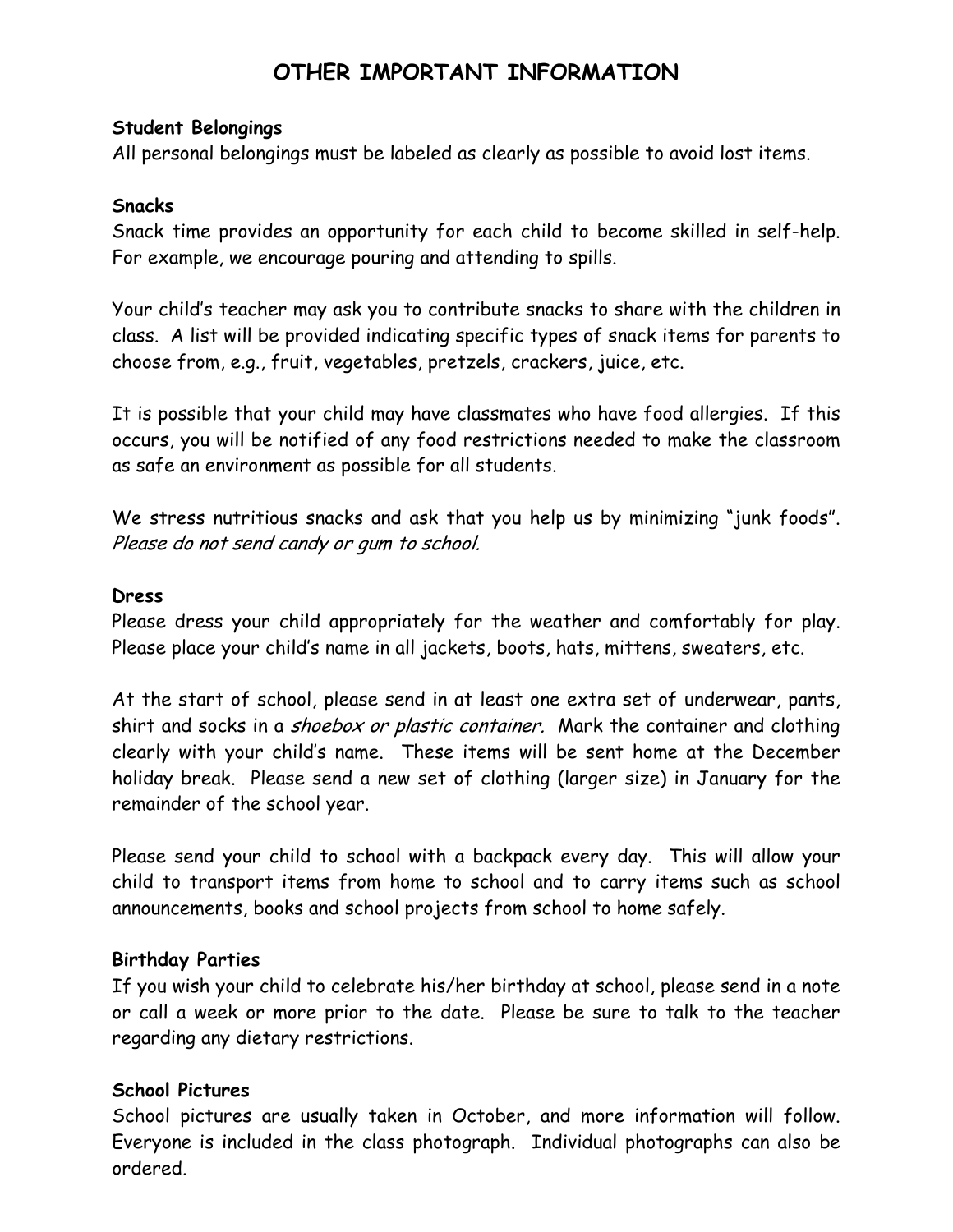#### **Newsletter**

At the beginning of each unit, a classroom newsletter describing some of the activities and special events of that month will be sent home.

### **Classroom Visitations**

If you are interested in observing your child in the classroom, an appointment must be made with the program coordinator.

### **Conferences**

Parent conferences will be offered to you twice each year. This is an opportunity to discuss your child's progress. You will receive advance notice of parent meetings in order to schedule meetings at mutually convenient times. Of course, staff members will also be available for conferences at other times upon parent request.

### **Parent Involvement**

Many opportunities for parent involvement are anticipated during the school year. We look forward to actively involving parents in individual conferences, hands on workshops and educational parent groups. We seek parent input to develop goals and plans for our programs in the future.

#### **Student Health**

Please keep your child home when they are ill. Jean Lane school nurse is assigned to work at the Preschool on a daily basis. Her telephone number is **341-1715**. When the nurse is not available, the Coleytown Elementary School nurse will be the nurse for the Preschool. Her telephone number is **341-1730.** The school nurses will care for children who become sick or injured at school. Parents will be called if it becomes necessary for a child to be sent home. Parents will be contacted by the school nurse in case of a child's illness, injury or other health related issue.

The nurse will test your child's vision and hearing during the course of the school year. If there is a need for further examination by a physician, you will be notified by the nurse.

Requests to administer medication must be provided in writing on the appropriate Westport Public Schools Medication Administration form. The form is available at the Preschool Nurse's Office, and the Coleytown Elementary School nurse's office. All medications are stored in the preschool health office. Please carefully review the district's health policy for further information.

#### **Suspicion of Child Abuse**

School Personnel are mandated by the State Of Connecticut to report any suspicion of neglect, abuse or endangerment.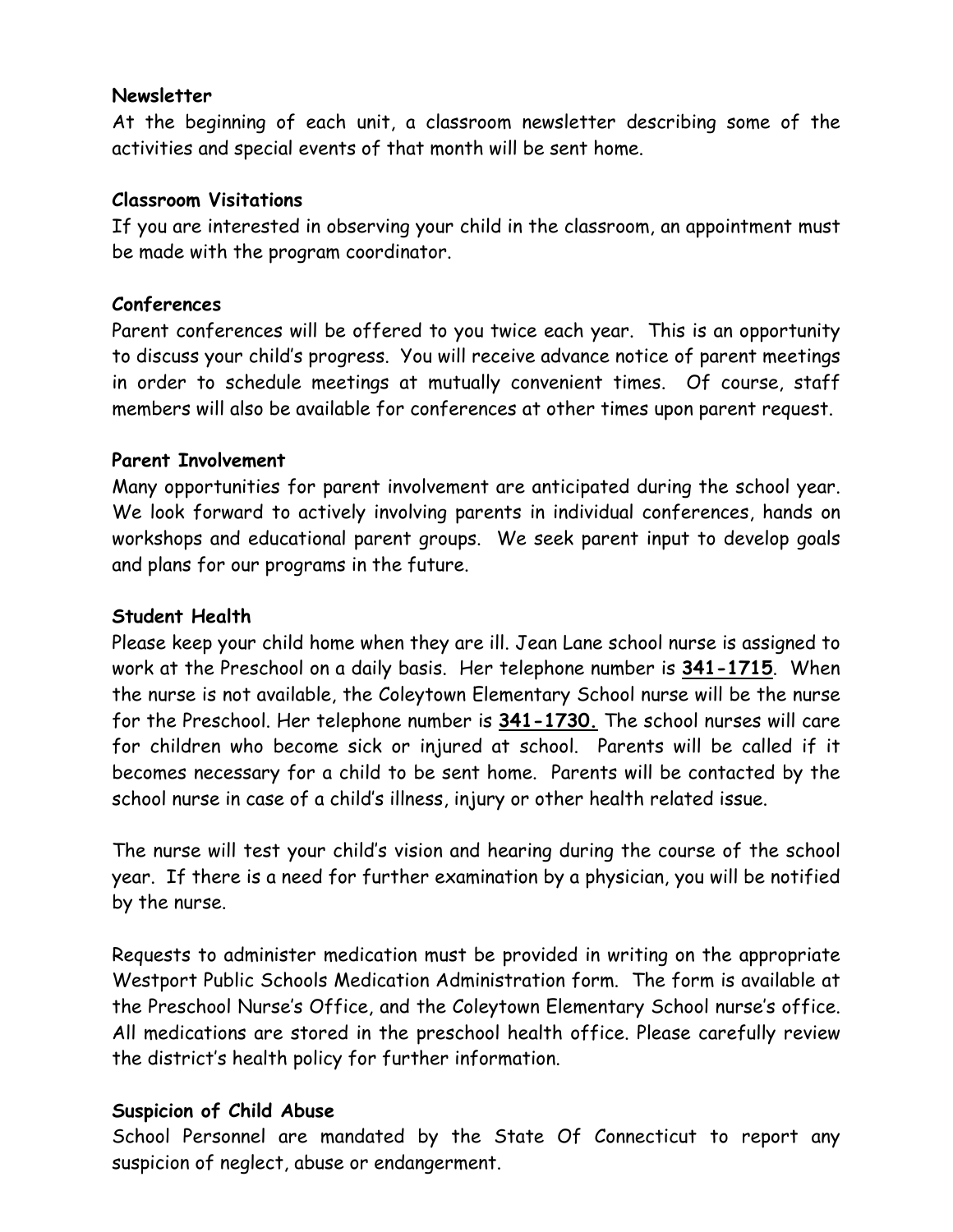## **School Records**

Stepping Stones is part of the Westport Public schools. Any documents that are generated by staff, regarding your child, become your child's educational record. These records will be forwarded to your child's district home school upon entry to kindergarten.

## **Classroom Telephones**

Classroom telephones will be turned off during the school day. Teachers will check their messages before and after the school day. However, if you need to get a message to the classroom teacher during school hours, please call the Preschool office secretary at **341-1712**.

## **Some Suggestions for Promoting Your Child's Development:**

You can ask your child about his/her day. However at this young age, they developmentally may not have the ability to go into detail. Rather than say "What did you do today?" Lead your child into a short discussion. For example, "Did you have music or P.E today?" "What did you play outside with your friends? Also use the class lists, daily activity sheets and schedule to elicit responses from your child.



Engage in meaningful literacy activities. Point out common signs/print in the environment. For example "stop signs", "restaurant symbols" a child's favorite place or store. Read often to your child. Nothing can take the place of a favorite book and snuggling up before bedtime or ANYTIME!



**Try to limit screen time.** Preschoolers need active involvement for optimal growth and development. Research supports that motor movement reinforces recall and learning. They need to play, explore